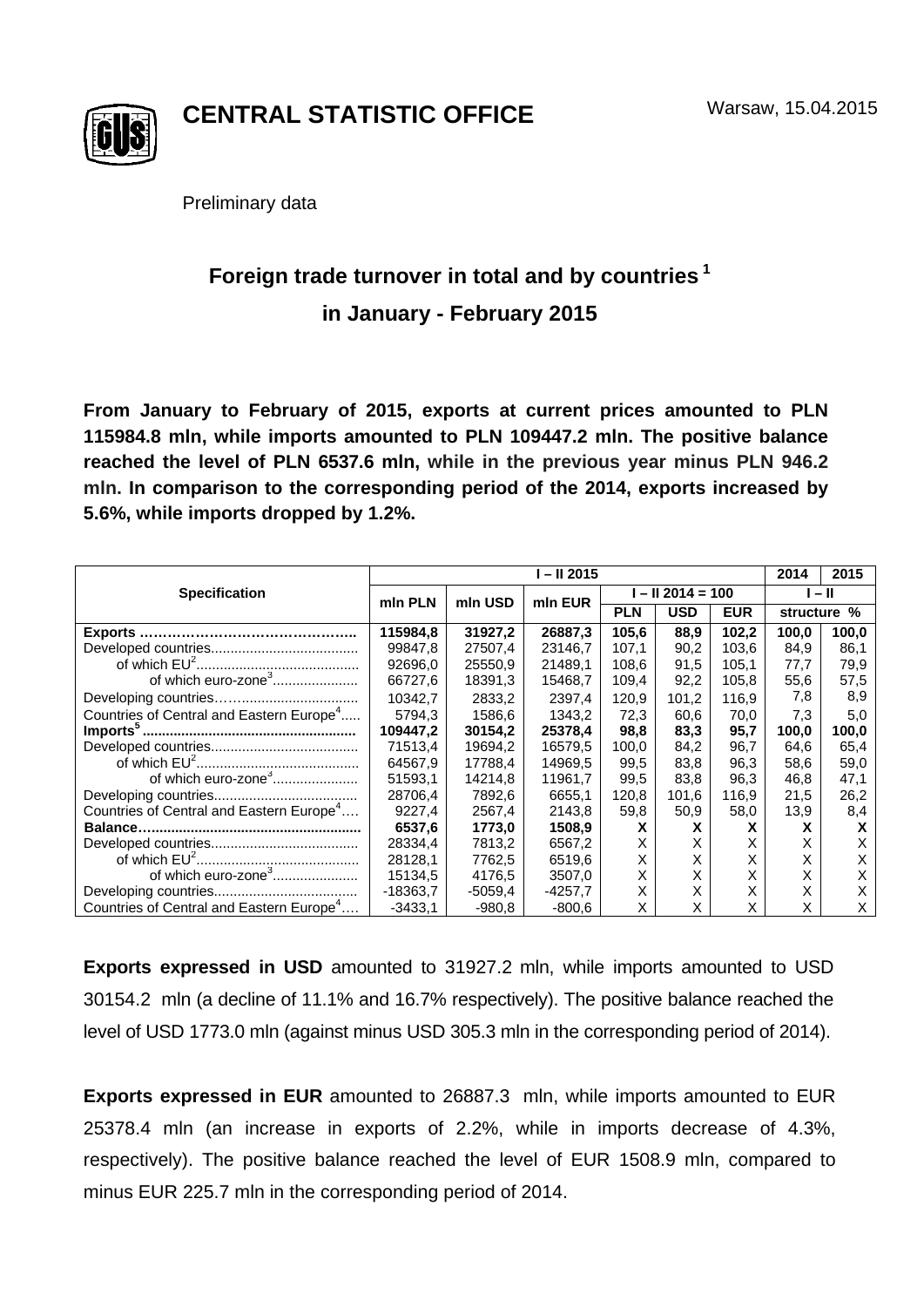## **Foreign trade turnover by major countries**

|                   | I – II 2015 |         |                            |                   |            |            |             | 2015 |  |  |
|-------------------|-------------|---------|----------------------------|-------------------|------------|------------|-------------|------|--|--|
| Specification     |             | mln USD | mln EUR                    | $-$ II 2014 = 100 |            |            | $I - II$    |      |  |  |
|                   | mln PLN     |         |                            | <b>PLN</b>        | <b>USD</b> | <b>EUR</b> | structure % |      |  |  |
| <b>EKSPORT</b>    |             |         |                            |                   |            |            |             |      |  |  |
| 1. Germany        | 32226,2     | 8881,5  | 7470,5                     | 111,0             | 93,5       | 107,4      | 26,4        | 27,8 |  |  |
| 2. United Kingdom | 7761,5      | 2139,2  | 1799,2                     | 109,4             | 92,2       | 105,9      | 6,5         | 6,7  |  |  |
| 3. Czech Republic | 7524,7      | 2077,4  | 1745,0                     | 109,0             | 92,0       | 105,5      | 6,3         | 6,5  |  |  |
| 4. France         | 6689.0      | 1844.4  | 1550,6                     | 102,4             | 86.3       | 99,0       | 6,0         | 5,8  |  |  |
|                   | 5366,7      | 1477,9  | 1244,0                     | 109,1             | 91,8       | 105,5      | 4,5         | 4,6  |  |  |
| 6. Netherlands    | 5208,1      | 1435,8  | 1207,3                     | 116,2             | 97,9       | 112,4      | 4,1         | 4,5  |  |  |
| 7. Spain          | 3384,0      | 933,3   | 784,5                      | 129,9             | 109.5      | 125,6      | 2,4         | 2,9  |  |  |
| 8. Russia         | 3346,9      | 917,7   | 775,9                      | 71,9              | 60,3       | 69,6       | 4,2         | 2,9  |  |  |
| 9. Hungary        | 3108,5      | 857,7   | 720.6                      | 109,7             | 92,6       | 106,2      | 2,6         | 2,7  |  |  |
| 10. Sweden        | 3085,0      | 849,5   | 715,1                      | 90,5              | 76,2       | 87,6       | 3,1         | 2,7  |  |  |
|                   |             |         | <b>IMPORT</b> <sup>5</sup> |                   |            |            |             |      |  |  |
| 1. Germany        | 25165,5     | 6941,8  | 5835.9                     | 105,0             | 88,5       | 101.6      | 21,7        | 23,0 |  |  |
|                   | 13721,9     | 3769,3  | 3180,9                     | 124,8             | 104.8      | 120,8      | 9,9         | 12,5 |  |  |
| 3. Russia         | 7803.5      | 2177,5  | 1813,7                     | 57,1              | 48,7       | 55,4       | 12,4        | 7,1  |  |  |
|                   | 5323,6      | 1463,4  | 1233,9                     | 91,8              | 77,1       | 88,8       | 5,2         | 4,9  |  |  |
| 5. France         | 4363,3      | 1199,8  | 1011,3                     | 99,8              | 83,9       | 96,6       | 3,9         | 4,0  |  |  |
| 6. Czech Republic | 3966,9      | 1091,7  | 919,5                      | 104,2             | 87,7       | 100,8      | 3,4         | 3,6  |  |  |
| 7. Netherlands    | 3762,3      | 1036,0  | 872,1                      | 93,0              | 78,3       | 89,9       | 3,7         | 3,4  |  |  |
| 8. United Kingdom | 2951,2      | 812,5   | 684,1                      | 100,8             | 84,9       | 97,5       | 2,6         | 2,7  |  |  |
| 9. United States  | 2884,3      | 791,3   | 668,6                      | 117,1             | 98,2       | 113,3      | 2,2         | 2,6  |  |  |
|                   | 2743,2      | 756,3   | 635,9                      | 96,1              | 81,0       | 92,9       | 2,6         | 2,5  |  |  |

## Imports by country of consignment<sup>6</sup> in total and by groups of countries<sup>1</sup>

|                                                     | l – II 2015 |         |           |                   |            |              |             | 2015  |
|-----------------------------------------------------|-------------|---------|-----------|-------------------|------------|--------------|-------------|-------|
| Specification                                       | min PLN     | mln USD | mln EUR   | $-$ II 2014 = 100 |            |              | $-11$       |       |
|                                                     |             |         |           | <b>PLN</b>        | <b>USD</b> | <b>EUR</b>   | structure % |       |
|                                                     | 109447.2    | 30154.2 | 25378.4   | 98.8              | 83.3       | 95.7         | 100.0       | 100.0 |
|                                                     | 82240.1     | 22654,6 | 19066.4   | 101.4             | 85.4       | 98.1         | 73.3        | 75.2  |
|                                                     | 76754.1     | 21150.3 | 17794.6   | 100.6             | 84.8       | 97.3         | 68.9        | 70.1  |
| of which euro-zone <sup>3</sup>                     | 62323,6     | 17173.9 | 14449.2   | 100.5             | 84.7       | 97.3         | 56,0        | 56,9  |
|                                                     | 17639.3     | 4838.0  | 4089.3    | 128.1             | 107.4      | 123,9        | 12,4        | 16,1  |
| Countries of Central and Easter Europe <sup>4</sup> | 9567.8      | 2661.6  | 2222.7    | 60.4              | 51.4       | 58,6         | 14,3        | 8.7   |
|                                                     | 6537.6      | 1773.0  | 1508.9    | Λ                 |            | $\mathbf{v}$ | x           |       |
|                                                     | 17607.7     | 4852.8  | 4080.3    | Χ                 |            |              | Χ           |       |
|                                                     | 15941.9     | 4400.6  | 3694.5    | Χ                 |            |              | X           |       |
| of which euro-zone <sup>3</sup>                     | 4404.0      | 1217.4  | 1019.5    | Χ                 |            |              | X           |       |
|                                                     | -7296.6     | -2004.8 | $-1691.9$ | Χ                 |            |              | X           |       |
| Countries of Central and Easter Europe <sup>4</sup> | -3773.5     | -1075.0 | -879.5    | x                 |            |              | X           |       |

## **Imports by country of consignment<sup>6</sup> by major countries**

|                   | I – II 2015 |         |         |            |                   |            |             | 2015 |
|-------------------|-------------|---------|---------|------------|-------------------|------------|-------------|------|
| Specification     | mln PLN     | mln USD |         |            | $-$ II 2014 = 100 | $-$ II     |             |      |
|                   |             |         | mln EUR | <b>PLN</b> | <b>USD</b>        | <b>EUR</b> | structure % |      |
|                   |             |         |         |            |                   |            |             |      |
| 1. Germany        | 30781.0     | 8490.5  | 7137.7  | 105.0      | 88.6              | 101,6      | 26,5        | 28,1 |
| 2. Russia         | 8140.6      | 2270.8  | 1891.9  | 58,2       | 49,7              | 56,5       | 12,6        | 7,4  |
|                   | 7894.3      | 2162.9  | 1829.9  | 126,8      | 106.2             | 122,6      | 5,6         | 7,2  |
| 4. Netherlands    | 5933.9      | 1633.9  | 1375,5  | 96,7       | 81,4              | 93,5       | 5,5         | 5,4  |
|                   | 5223,4      | 1436.0  | 1210.7  | 92,3       | 77,6              | 89,3       | 5,1         | 4,8  |
|                   | 4830,8      | 1328.9  | 1119.7  | 104.2      | 87,6              | 100,8      | 4,2         | 4,4  |
| 7. Czech Republic | 4637,6      | 1276.6  | 1075,0  | 107,3      | 90,3              | 103,8      | 3,9         | 4,2  |
| 8. Belgium        | 3601,9      | 992,9   | 835,0   | 94,9       | 79,9              | 91,8       | 3,4         | 3,3  |
| 9. United Kingdom | 3142,4      | 865,4   | 728,4   | 103,2      | 86,9              | 99,8       | 2,7         | 2,9  |
| 10. Slovakia      | 3007.2      | 829.3   | 697.1   | 94.0       | 79.2              | 90.9       | 2,9         | 2,7  |
|                   |             |         |         |            |                   |            |             |      |
| 14. United States | 1996,5      | 546,6   | 462.8   | 124,7      | 104.4             | 120,6      | 1,4         | 1,8  |